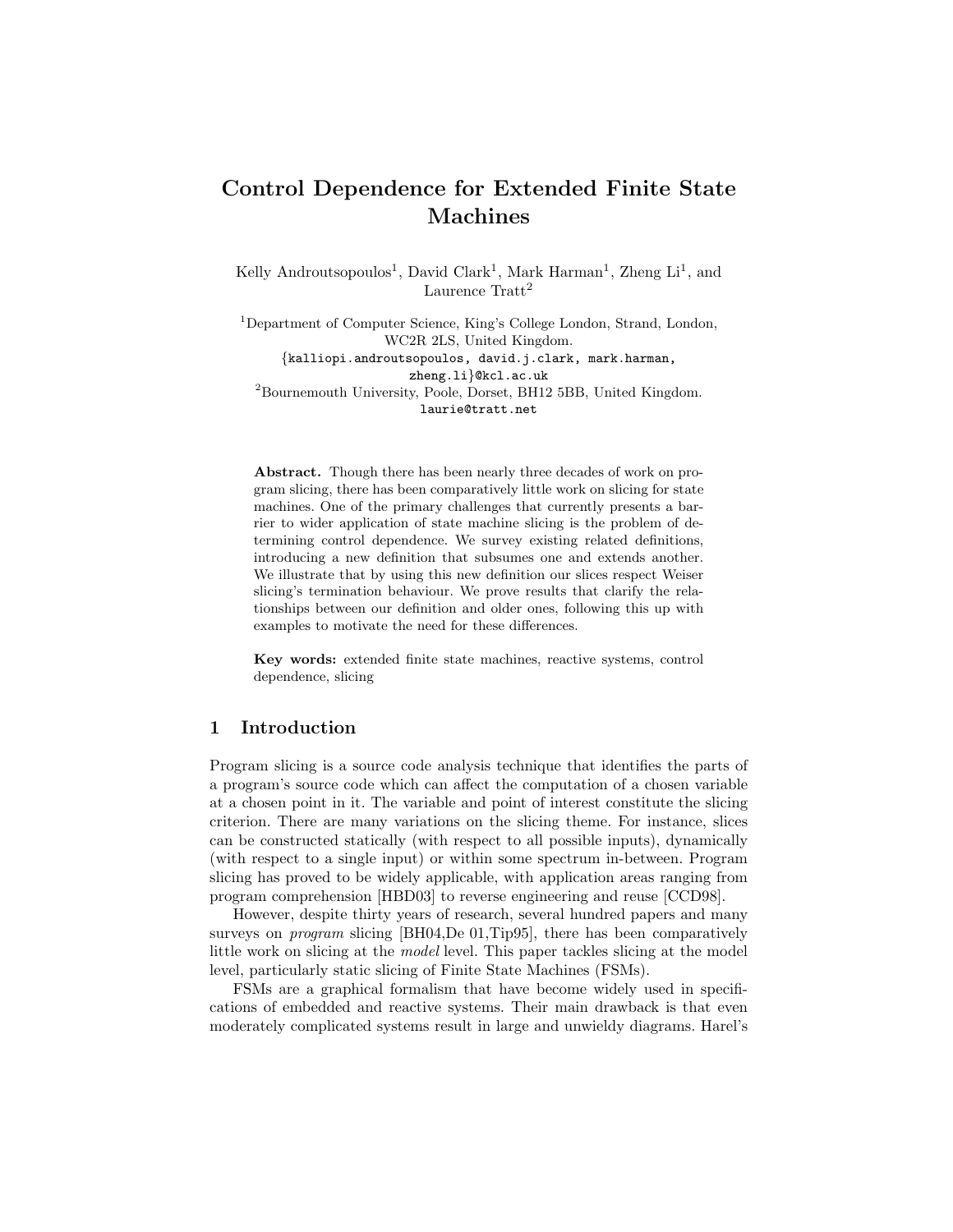Statecharts [Har87] and Extended Finite State Machines (EFSMs) are two of the many attempts over past decades to address FSM's disadvantages.

Work on slicing FSM models began with the work of Heimdahl et al. in the late 1990s [HW97,HTW98], followed by Wang et al. [WDQ02] and then in 2003 by the work of Korel et al. [KSTV03] and more recently by Langenhove and Hoogewijs [LH07] and by Labbé et al. [LGP07,LG08].

One of the challenges facing any attempt to slice an EFSM is the problem of how to correctly account for control dependence. It is common for state machines modelling such things as reactive systems not to have a final computation point or 'exit node'. To overcome this problem, Ranganath et al. [RAB+05] recently introduced the concept of a control sink and associated control dependence definitions for reactive programs. A control sink is a strongly connected component from which control flow cannot escape once it enters. Building on this, Labb´e et al. [LGP07,LG08] introduced a notion of control dependence and an associated slicing algorithm for EFSMs that was non-termination sensitive. However, they introduce a syntax dependent condition and thus cannot be applied to any FSM.

However, traditional control dependence, as used in program slicing [HRB90] is non-termination insensitive, with the consequence that the semantics of a program slice dominates the semantics of the program from which it is; slicing may remove non-termination, but it will never introduce it. In moving slicing from the program level to the state based model level, an important choice needs to be made

#### "should EFSM slicing be non-termination sensitive or insensitive?"

Recent work on control dependence has only considered the non-termination sensitive option [LGP07,LG08]. The non-termination insensitive option was explored by Korel et al. [KSTV03], but only for the restricted class of state machines that guarantee to have an exit state. Heimdahl et al. [HW97,HTW98] have a different notion of control dependence which is not a structural property of the graph of FSMs but is based on the dependency relation between events and generated events. This could lead to slices being either non-termination sensitive or insensitive depending on the specification. The definition of control dependence given in [WDQ02,LH07] is for UML statecharts with nested and concurrent states and is the same as that of data dependence when applied to EFSMs that do not have concurrent and/or nested states. This leaves open the question of how to extend control dependence to create non-termination insensitive slicing for general EFSMs in which there may be no exit node.

This problem is not merely of intellectual curiosity as it also has implications for the applications of slicing. In the literature on traditional program slicing, a non-termination sensitive formulation was proposed as early as 1993 by Kamkar [Kam93], but has not been taken up in subsequent slicing research. Non-termination sensitive slicing tends to produce very large slices, because all iterative constructs that cannot be statically determined to terminate must be retained in the slice, no matter whether they have any effect other than termination on the values computed at the slicing criterion. These 'loop shells' must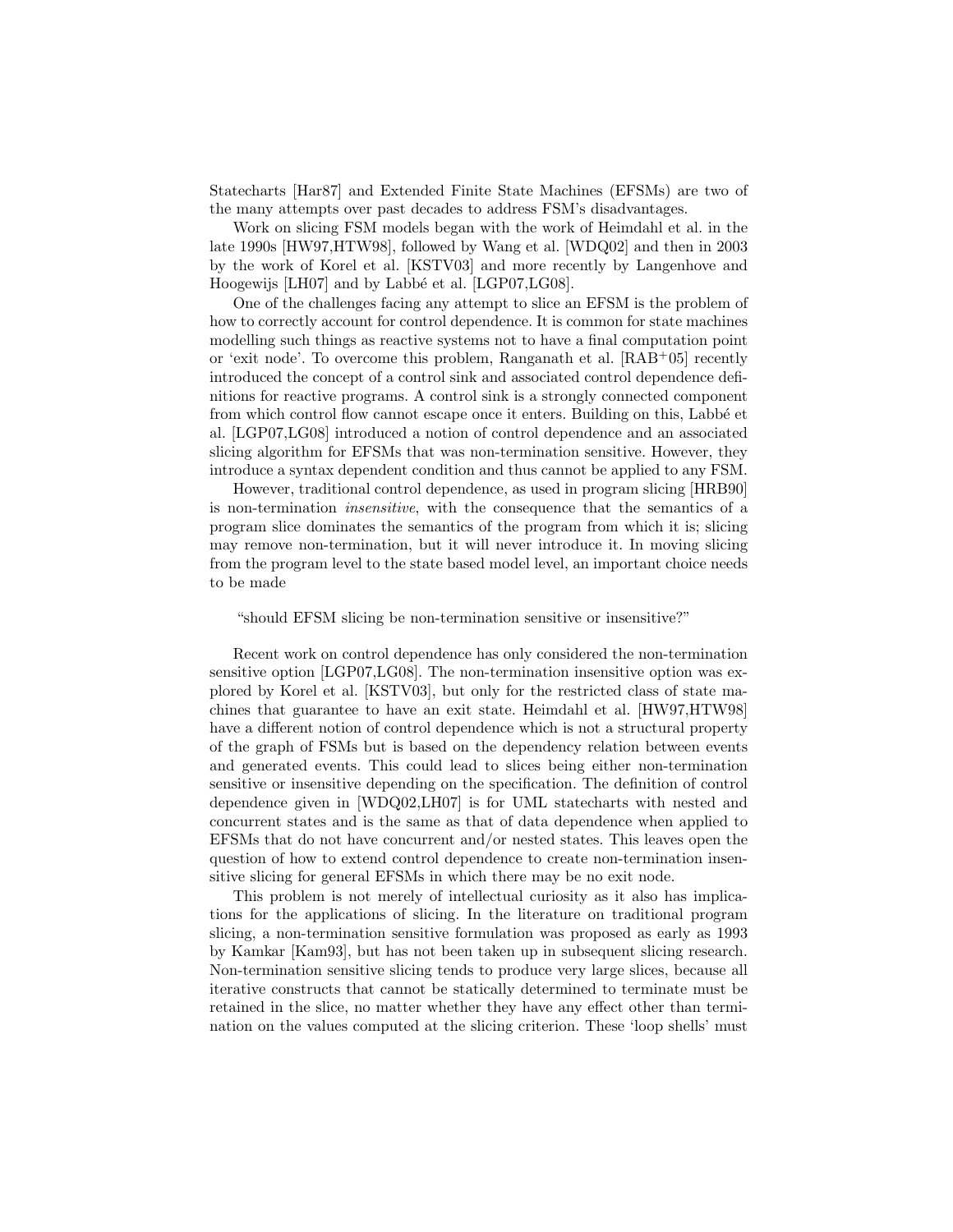be retained in order to respect the definition of non-termination sensitivity. Furthermore, for most of the applications of slicing listed above, it turns out that it is perfectly acceptable for slicing to be non-termination insensitive.

In this paper, we introduce a non-termination insensitive form of control dependence for EFSM dependence analysis, that can be applied to any FSM, and a slicing algorithm based upon it. Like Labbé et al., we build on the recent work of Ranganath et al. [RAB+05], but our definition is non-termination insensitive. Also, unlike Korel's definition, our development of the recent work of Ranganath et al. allows us to handle arbitrary EFSMs. We prove that our definition of control dependence is backward compatible with traditional non-termination insensitive control dependence outside of control sinks. Furthermore, we prove that our definition agrees with the non-termination sensitive control dependence of Labb´e et al. inside control sinks. Finally we demonstrate the type of slices produced with our definition.

### 2 Extended Finite State Machines

We formally define an EFSM as follows.

Definition 1 (Extended Finite State Machine). An Extended Finite State Machine (EFSM)  $E=[S, T, Ev, V]$  where S is a set of states, T is a set of transitions, Ev is a set of events, and V is a store represented by a set of variables. Transitions have a source state source(t)  $\in S$ , a target state target(t)  $\in S$  and a label lbl(t). Transition labels are of the form  $e_1[g]/a$  where  $e_1 \in Ev$ , g is a guard, i.e. a condition (we assume a standard conditional language) that guards the transition from being taken when an  $e_1$  is true, and a is a sequence of actions (we assume a standard expression language including assignments). All parts of a label are optional.

EFSMs are possibly non-deterministic. States of S are atomic. Actions can involve store updates or generation of events or both. A transition  $t$  may have a successor  $t'$  whose source is the same as the target of  $t$ . Two or more distinct transitions which share the same source node are said to be siblings. A final transition is a transition whose target is an exit state and an exit state is a state which has no outgoing transitions. An  $\varepsilon$ -transition is one with no event or guard.

### 3 Survey

In this section we survey several existing definitions of control dependence and discuss their strengths and weaknesses.

Ranganath et al.'s control dependence definitions  $[RAB<sup>+</sup>05, RAB<sup>+</sup>07]$  are defined for programs of systems with multiple exit points and / or which execute indefinitely, and therefore form the basis for subsequent state machine control dependence definitions. We exclude from this discussion the control dependence definition as given in [WDQ02,LH07] because it is defined in terms of concurrent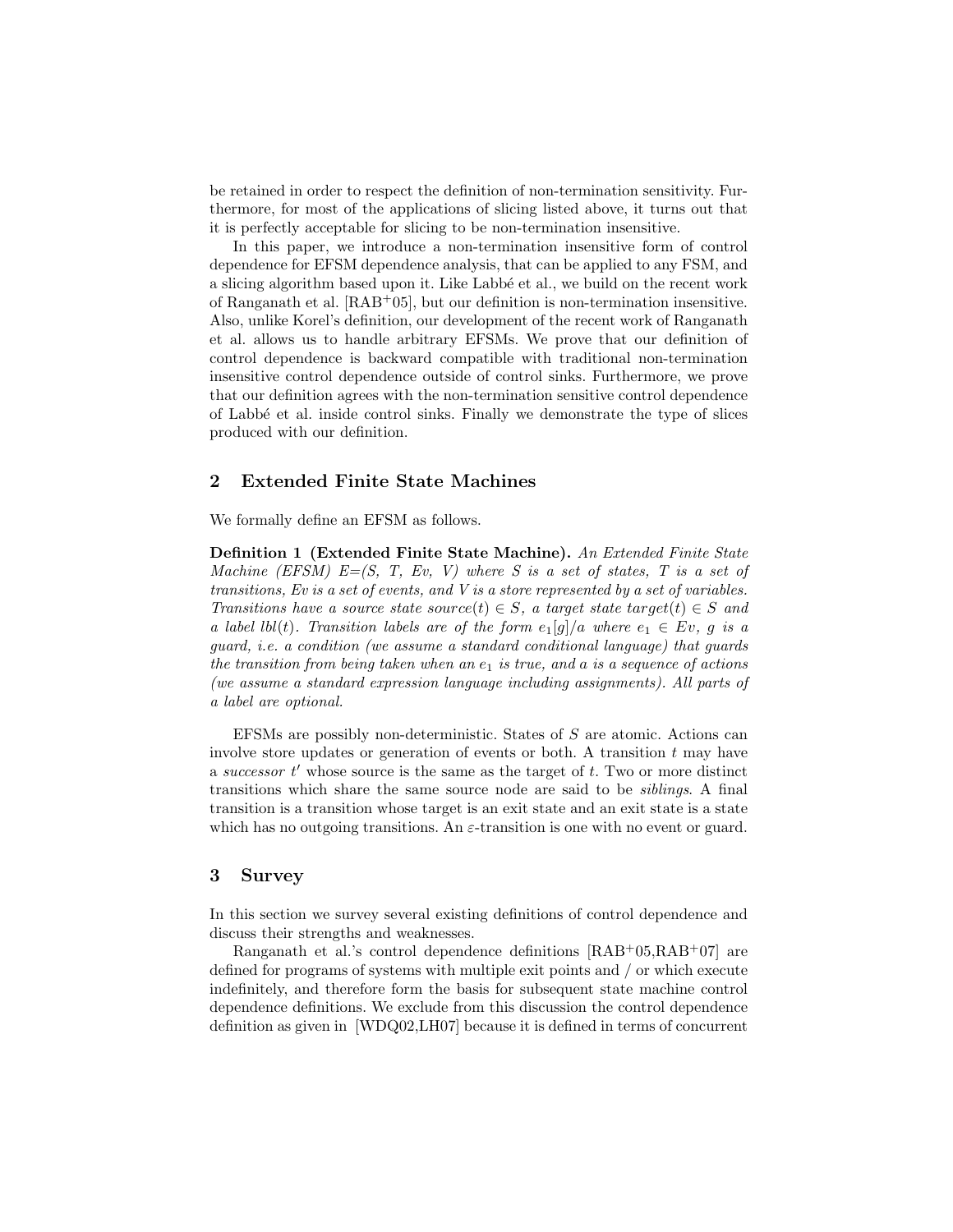states and transitions and EFSMs do not have concurrent states and transitions. Moreover, when applied to states and transitions that are not concurrent, it is the same as data dependence as in Definition 13.

Korel et al [KSTV03], Ranganath et al. and Labbé et al. [LGP07,LG08] definitions of control dependence are given in terms of execution paths. Since a path is commonly presented as a (possibly infinite) sequence of nodes, a node is in a path if it is in the sequence. A transition is in a path if its source state is in the path and its target state is both in the path and immediately follows its source state. A maximal path is any path that terminates in an end node or final transition, or is infinite.

### 3.1 Control flow for RSML

Heimdahl et al. [HW97,HTW98] present an approach for slicing specifications modelled in the Requirements State Machine Language (RSML) [LHHR94], a tabular notation that is based on hierarchical finite state machines. Transitions have events, guards and actions; events can generate events as actions, which are broadcast in the next step of execution. Heimdahl et al. were the first to present a control dependence-like definition for FSMs; it differs from the traditional notion as it defines control flow in terms of events rather than transitions.

Definition 2 (Control flow for RSML (CF) [HTW98]). Let E be the set of all events and T the set of all transitions. The relation trigger( $T \rightarrow E$ ) represents the trigger event of a transition. The relation action( $T \to E^2$ ) represents the set of events that make up the action caused by executing a transition.  $follows(T \rightarrow T)$  is defined as:  $(t_1, t_2) \in follows$  iff trigger $(t_1) \in action(t_2)$ .

CF can be applied to non-terminating systems that have multiple exit nodes. However, it depends on transitions being triggered by events and being able to generate events as actions and therefore cannot be applied to any finite state machine, such as EFSMs that do not generate events.

#### 3.2 Control dependence for EFSMs

Korel et al. [KSTV03] present a definition of control dependence for EFSMs in terms of post dominance that requires execution paths to lead to an exit state.

Definition 3 (Post Dominance [KSTV03]). Let Y and Z be two states and T be an outgoing transition from Y .

- $-$  State Z post-dominates state Y iff Z is in every path from Y to an exit state.
- State Z post-dominates transition  $T$  iff Z is on every path from Y to the exit state though  $T$ . This can be rephrased as  $Z$  post-dominates target $(T)$ .

Definition 4 (Insensitive Control Dependence (ICD) [KSTV03]). Transition  $T_k$  is control dependent on transition  $T_i$  if:

1. source( $T_k$ ) post-dominates transition  $T_i$  (or target( $T_i$ )), and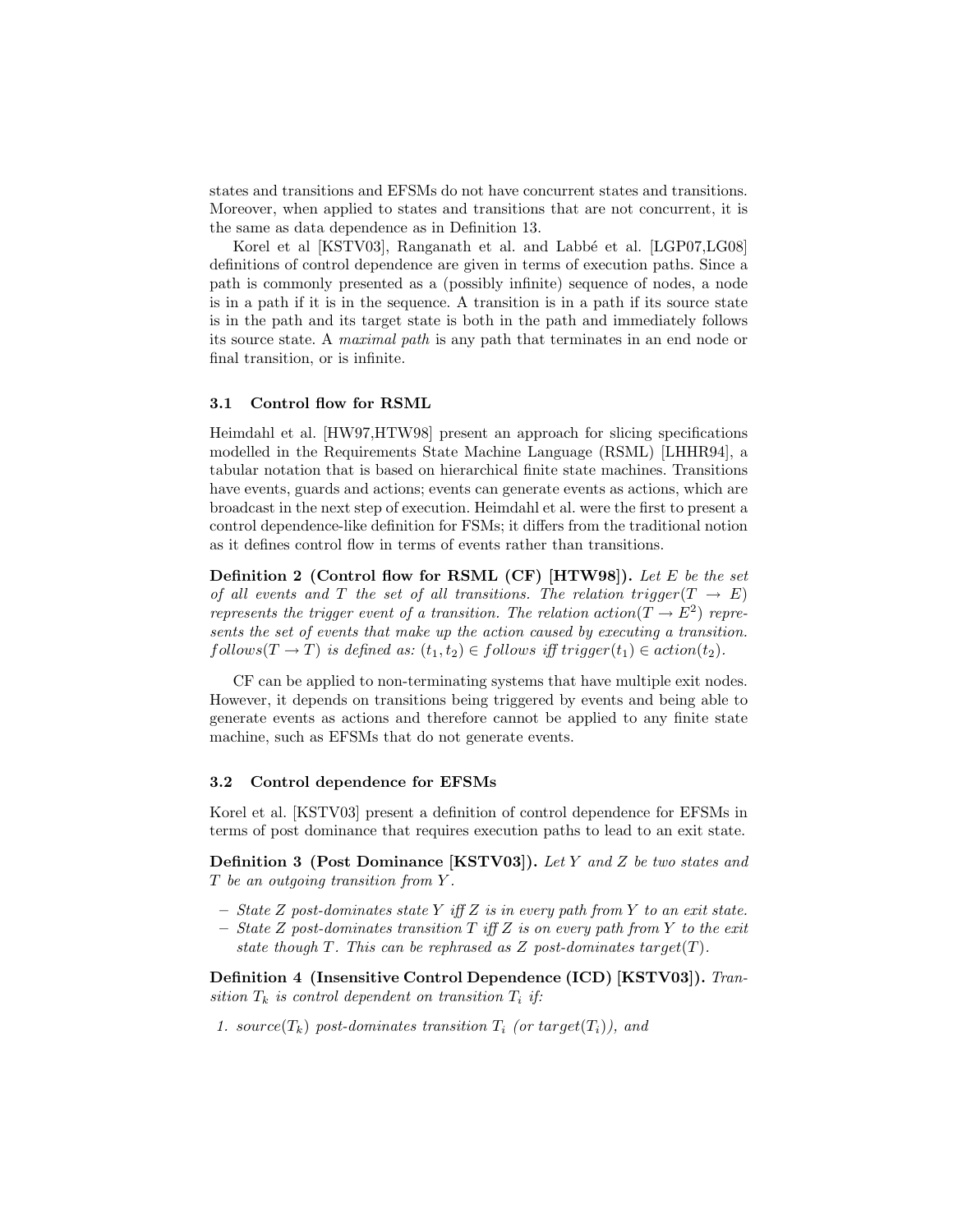#### 2. source( $T_k$ ) does not post-dominate source( $T_i$ ).

This definition is successful in capturing the traditional notion of control dependence for static backward slicing. However it can only determine control dependence for state machines with exactly one end state, failing if there are multiple exit states or if the state machine is possibly non-terminating.

#### 3.3 Control dependence for non-terminating programs

Ranganath et al.  $[RAB<sup>+</sup>05, RAB<sup>+</sup>07]$  address the issue of determining control dependence for programs utilising Control Flow Graphs (CFGs). A CFG is a labelled, directed graph with a set of nodes that represent statements in a program and edges that represent the control flow. A node is either a statement node (which has a single successor) or a *predicate node* (which has two successors, labelled with  $T$  or  $F$  for the true and false cases respectively). A CFG has a start node  $n_s$  (which must have no incoming edges) such that all nodes are reachable from  $n_s$ ; it may have a set of end nodes that have no successors.

Two versions of control dependence definitions are described: non-termination sensitive and non-termination insensitive control dependence. The difference between these definitions lies in the choice of paths. Non-termination sensitive control dependence is given in terms of maximal paths.

### Definition 5 (Non-termination Sensitive Control Dependence

(NTSCD)). In a CFG,  $N_i \xrightarrow{NTSCD} N_j$  means that a node  $N_j$  is non-termination sensitive control dependent on a node  $N_i$  iff  $N_i$  has at least two successors  $N_k$ and  $N_l$  such that: for all maximal paths  $\pi$  from  $N_k$ , where  $N_j \in \pi$ ; and there exists a maximal path  $\pi_0$  from  $N_l$  where  $N_j \notin \pi_0$ .

Non-termination insensitive control dependence is given in terms of sink-bounded paths that end in control sinks. A control sink is a region of the graph which, once entered, is never left. These regions are always SCCs, even if only the trivial SCC, i.e. a single node with no successors.

**Definition 6 (Control Sink).** A control sink,  $K$ , is a set of nodes that form a strongly connected component such that, for each node n in  $K$  each successor of n is in  $K$ .

**Definition 7 (Sink-bounded Paths).** A maximal path  $\pi$  is sink-bounded iff there exists a control sink  $K$  such that:

- 1.  $\pi$  contains a node from K;
- 2. if  $\pi$  is infinite then all nodes in K occur infinitely often.

The second clause of Definition 7 defines a form of fairness and hence we refer to it as the *fairness condition*.  $\text{SinkPaths}(N)$  denotes a set of sink-bounded paths from a node N. We now define Ranganath et al.  $[RAB<sup>+</sup>05]$  non-termination insensitive version of control dependence.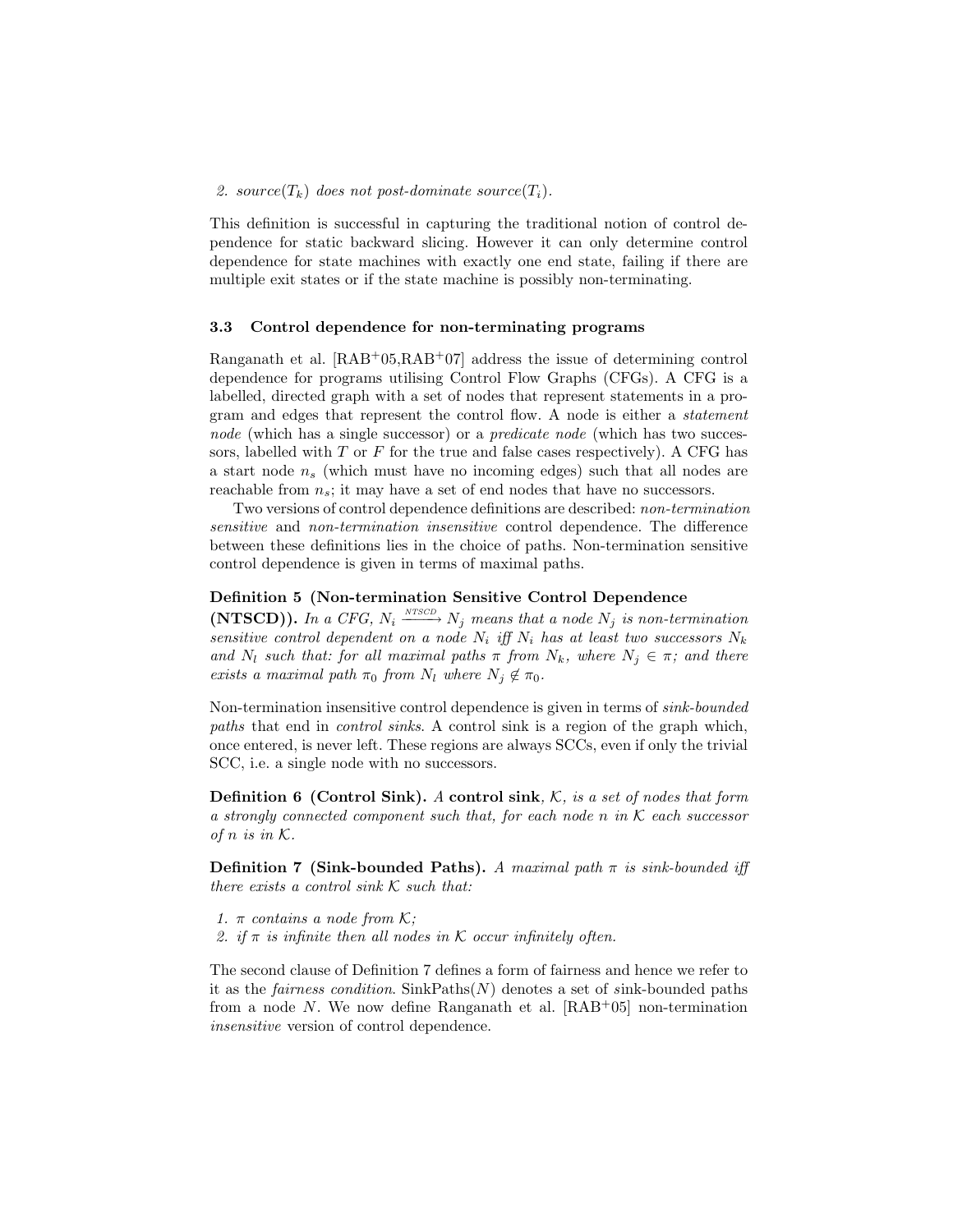### Definition 8 (Non-termination Insensitive Control Dependence

(NTICD)). In a CFG,  $T_i \xrightarrow{NT/CD} N_j$  means that a node  $N_j$  is non-termination insensitive control dependent on a node  $N_i$  iff  $N_i$  has at least two successors  $N_k$ and  $N_l$  such that:

- 1. for all paths  $\pi \in \text{SinkPaths}(N_k)$  where  $N_j \in \pi$ ;
- 2. there exists a path  $\pi_0 \in \text{SinkPaths}(N_l)$  where  $N_j \notin \pi_0$ .



Fig. 1. A CFG with multiple exit points and which is potentially non-terminating.

The difference between paths in NTSCD and NTICD is shown in Figure 1. According to Definition 5,  $n1 \xrightarrow{\text{NTSCD}} n2$  and  $n1 \xrightarrow{\text{NTSCD}} n3$  but not  $n1 \xrightarrow{\text{NTSCD}} n4$ because  $n_4$  is not in all maximal paths as there is a maximal path with an infinite loop, i.e.  $\{n2 \to n3 \to n2...\}$ . However,  $n1 \xrightarrow{\text{NTID}} n2, n3, n4$  since  $n2, n3$  and  $n4$  occur on all sink-bounded paths from  $n2$  (the control sink for these paths is  $n4$ ) and there exists a sink bounded path from  $n5$  (the control sink consists of  $n5, n6, n7$  which does not include  $n2, n3$  and  $n4$ . Compared to NTSCD, NTICD cannot calculate any control dependencies within control sinks. For example, in Figure 1,  $n5 \xrightarrow{\text{NTSCD}} n7$  but no such dependency exists for NTICD. Some programs (e.g. servers) are a global control sink and as such there would be NTSCD, but no NTICD, dependences.

### 3.4 Control dependence for communicating automata

Labbé et al.  $[LG08]$ <sup>1</sup> adapt Ranganath et al.'s NTSCD definition for communicating automata, in particular focusing on Input/Output Symbolic Transition Systems (IOSTS) [GGRT06].

Definition 9 (Labbé et al.- Non-Termination Sensitive Control Dependence (LG-NTSCD) [LG08]). For an IOSTS S, a transition  $T_j$  is control dependent on a transition  $T_i$  if  $T_i$  has a sibling transition  $T_k$  such that:

- 1.  $T_i$  has a non-trivial guard, i.e. a guard whose value is not constant under all variable valuations;
- 2. for all maximal paths  $\pi$  from  $T_i$ , the source of  $T_i$  belongs to  $\pi$ ;

 $1$  Labbé et al.'s definition of control dependence in [LGP07] differs slightly from Labbé et al. [LG08], so we evaluate the most recent.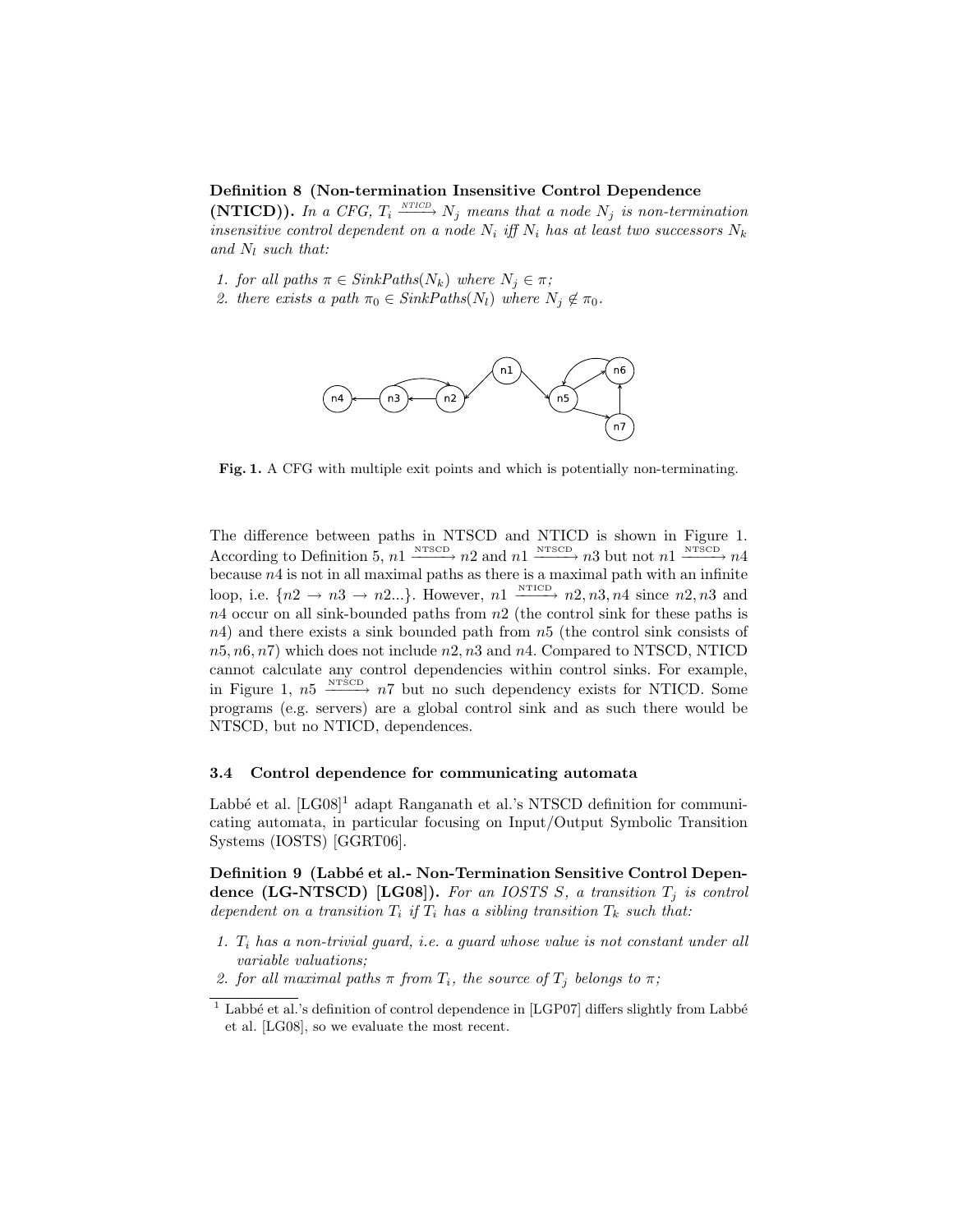

Fig. 2. If NTSCD or NTICD is applied, undesired dependences are produced.

3. there exists a maximal path  $\pi_0$  from  $T_k$  such that the source of  $T_i$  does not belong to  $\pi_0$ .

FSM models differ from CFGs is several ways. For example, FSMs can have multiple start and exit nodes, more than two edges between two states and more than two successors from a state. Moreover, in CFGs, decisions (Boolean conditions) are made at the predicate nodes while in state machines they are made on transitions. Labb´e et al. take such differences into account when adapting NTSCD. For example in Figure 2  $T2 \xrightarrow{\text{NTSCD}} T3$  and  $T3 \xrightarrow{\text{NTSCD}} T2$  because according to the second clause in Definition 5 the maximal paths start from start. However these control dependencies are non-sensical because T2 and T3 are sibling transitions. Using LG-NTSCD these control dependencies do not exist because in the third clause of Definition 9 the maximal paths start from s1.

The first clause of LG-NTSCD concerning the non-triviality of guards is introduced in order to avoid a transition being control dependent on transitions that are executed non-deterministically even though they are NTSCD control dependent. Furthermore, because this is a syntax dependent clause, the definition cannot be applied to many FSMs, such as the FSM for the elevator system in Figure 3 that contains transitions with trivial guards.

### 4 New Control Dependence Definition: UNTICD

We define a new control dependence definition by extending Ranganath et al.'s NTICD definition and subsuming Korel et al.'s definition in order to capture a notion of control dependence for EFSMs that has the following properties. First, the definition is general in that it should be applicable to any reasonable FSM language variant. Second, it is applicable to non-terminating FSMs and / or those that have multiple exit states. Third, by choosing FSM slicing to be nontermination insensitive (in order to coincide with traditional program slicing) it produces smaller slices than traditional non-termination sensitive slicing.

Following  $[RAB<sup>+</sup>05]$ , the paths that we consider are sink-bounded paths, i.e. those that terminate in a control sink as in Definition 6. Unlike NTICD, the sinkbounded paths are unfair, i.e. we drop the fairness condition in Definition 7. For non-terminating systems this means that control dependence can be calculated within control sinks.

Definition 10 (Unfair Sink-bounded Paths). A maximal path  $\pi$  is sinkbounded iff there exists a control sink  $\mathcal K$  such that  $\pi$  contains a transition from K.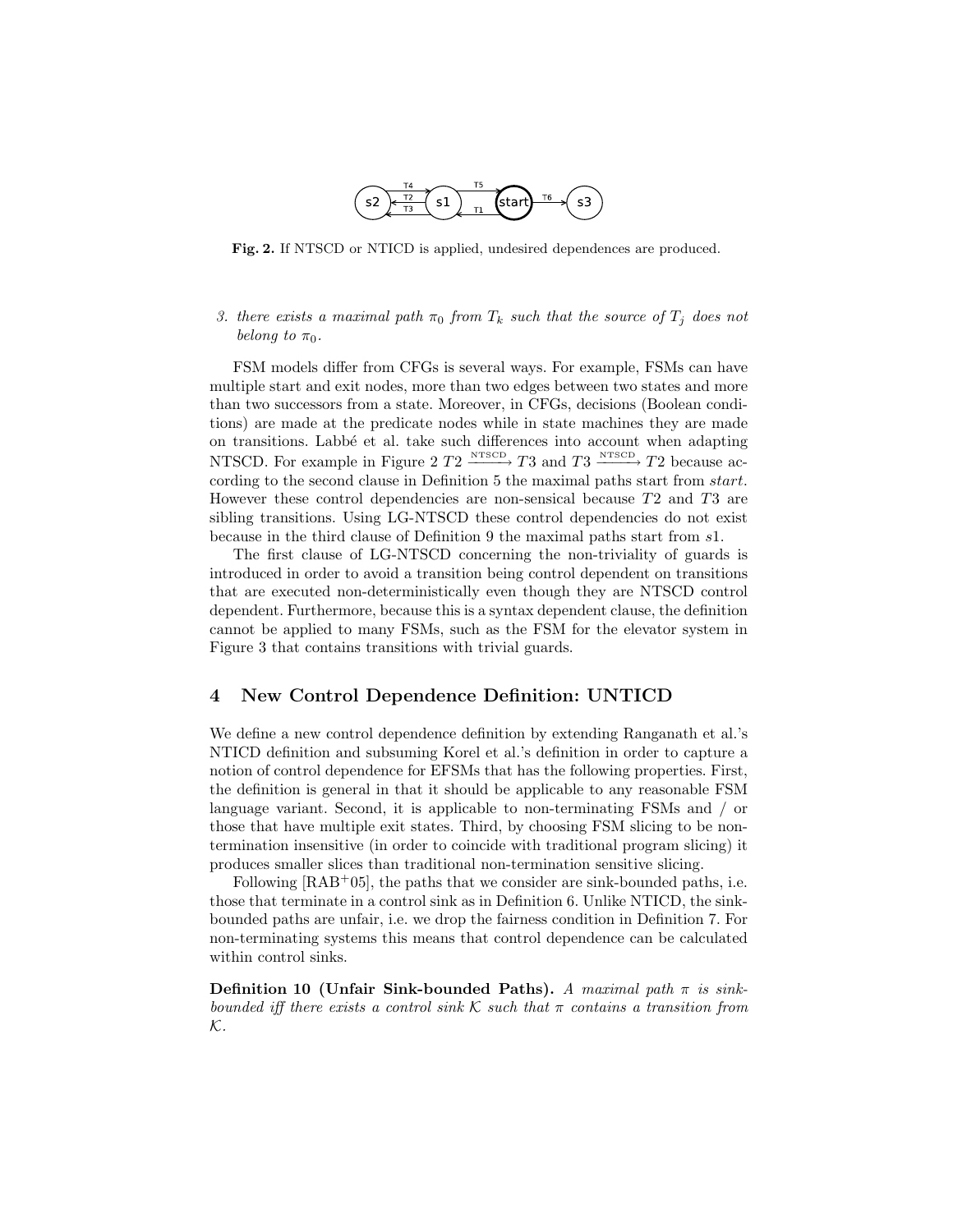Note that a transition is in a path if its source state is in the path and its target state is both in the path and immediately follows its source state.

Definition 11 (Unfair Non-termination Insensitive Control Dependence (UNTICD)).  $T_i \xrightarrow{UNTICD} T_j$  means that a transition  $T_j$  is control dependent on a transition  $T_i$  iff  $T_i$  has at least one sibling  $T_k$  such that:

- 1. for all paths  $\pi \in UnfairSinkPaths(target(T_i))$ , the source  $(T_i)$  belongs to  $\pi$ ;
- 2. there exists a path  $\pi \in UnfairSinkPaths(source(T_k))$  such that the source $(T_i)$ does not belong to  $\pi$ .

UNTICD is in essence a version of NTICD modified to EFSMs (rather than CFGs) and given in terms of unfair sink-bounded paths. This means that, unlike in the second clause of Definition 8, sink-bounded paths start from the source of  $T_k$  rather than from the target of  $T_k$  because EFSMS can have many transitions between states and Definition 8 would lead to non-sensical dependences, e.g. in Figure 2  $T2 \xrightarrow{\text{NTCD}} T3$  while according to our definition T2 does not control T3.

# 5 Properties of the Control Dependence Relation

We prove the following properties for UNTICD: UNTICD subsumes ICD; the transitive closure for the NTICD relation is contained in the transitive closure for the UNTICD relation; and for an EFSM M, UNTICD and NTSCD dependences for all transitions within control sinks are identical.

### 5.1 UNTICD subsumes ICD

### Proposition 1 Definition 4 (ICD) is a special case of Definition 11 (UNTICD).

Proof. Definition 4 is given in terms of post dominance which considers every path to a unique exit state. Definition 11 is given in terms of sink-bounded paths that terminate in control sinks. The final transition that leads to the exit state is a trivial strongly-connected component that has no successors, and hence is a control sink. Therefore, the paths in ICD are contained in the paths of NTICD, but NTICD is not restricted to these. Moreover, the clauses of definition 4 are the same as the clauses of definition 11.  $\Box$ 

### 5.2 Relation between NTICD and UNTICD's transitive closures

In Theorem 2 we show that the transitive closure of  $\xrightarrow{\text{NTICD}}$  is contained in the transitive closure of  $\xrightarrow{\text{UNTICD}}$ . This shows that UNTICD does not introduce any additional dependences other than NTICD outside of the control sinks (see Lemma 2) but introduces dependences within control sinks. In order to prove this theorem, we first need to identify the regions in the state machine where dependencies can occur and we do that by considering all the cases in which a transition t1 controls another transition  $t2$ , where  $K$ ,  $K1$ ,  $K2$  are control sinks: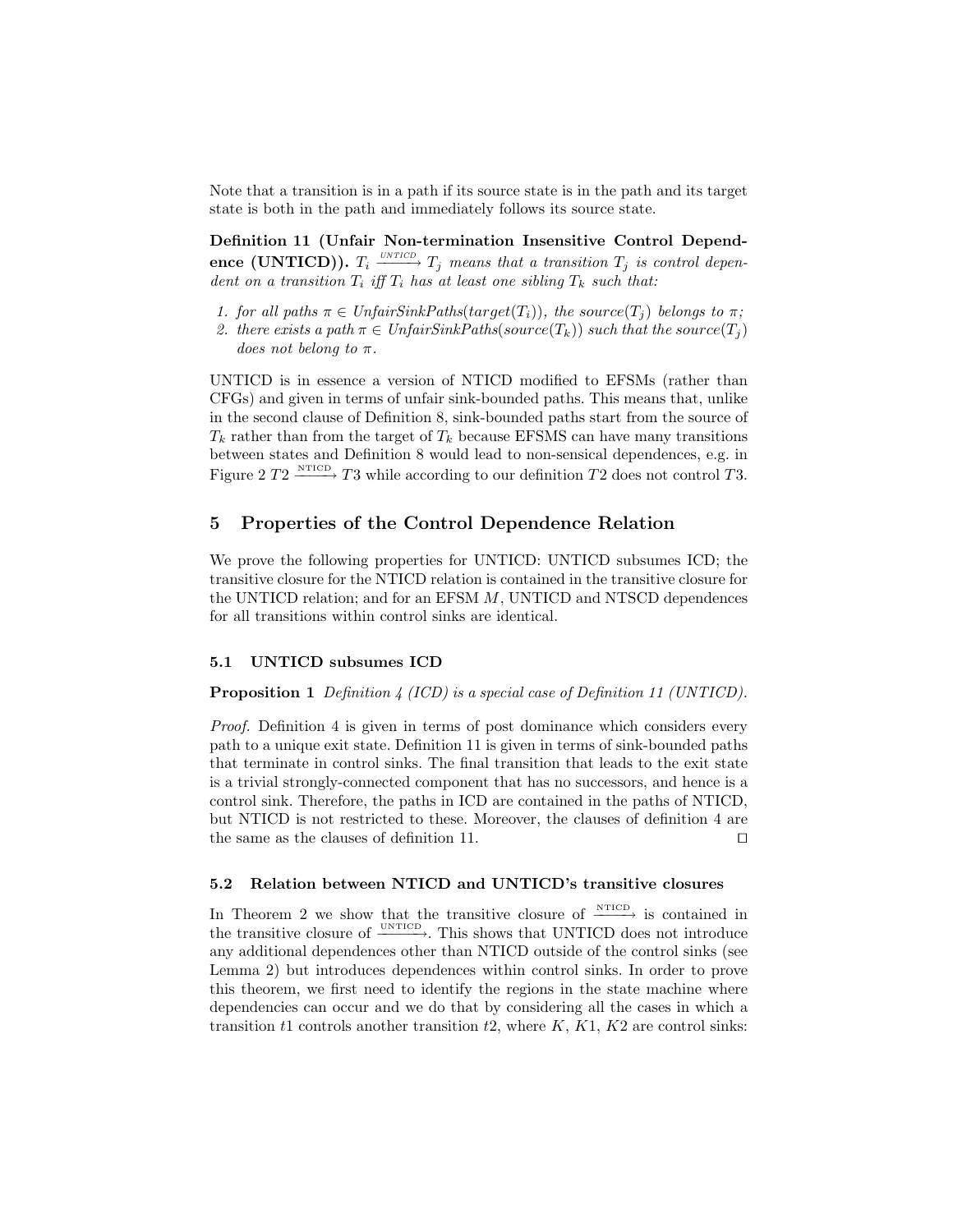- $\forall K. t1 \notin K \land t2 \notin K$  (1)
- $\exists K. t1 \in K \land t2 \in K$  (2)

$$
\exists K1, K2. \ t1 \in K1 \ \land \ t2 \in K2 \tag{3}
$$

 $\forall K. \ t1 \notin K \ \land \ \exists K.t2 \in K$  (4)

$$
\forall K. \ t2 \notin K \ \land \ \exists K.t1 \in K \tag{5}
$$

In case (1) both t1 and t2 are not in any control sink K. In case (2) both t1 and t2 are in the same control sink K. In case (3) t1 is in a control sink K1 and  $t2$ is in another control sink  $K2$ . In case (4) t1 is not in any control sink and t2 belongs to a control sink. In case  $(5)$  t2 does not belong to any control sink and t1 belongs to a control sink. We introduce Definition 12 that defines a descendant of a transition and the Lemma 1 so that we can discard any impossible cases.

Definition 12 (Descendent). A descendant of t is a transition related to t by the closure of the successor relation.

**Lemma 1.** For all transitions  $t$  in a control sink  $K$ , all descendants of  $t$  belong to K.

Proof. By Definition 6 of the control sink and Definition 12 of the descendant relation.  $\Box$ 

By Lemma 1, cases (3) and (5) are not possible since  $t_1$  can only control  $t_2$  if  $t2$  is a descendant of  $t1$ . Therefore, we only consider cases  $(1), (2),$  and  $(4)$ . When t1 NTICD controls t2, then for each case we write case1<sup>F</sup>, case2<sup>F</sup>, and case4<sup>F</sup>. Similarly when t1 UNTICD t2, then we write  $case1^U$ ,  $case2^U$ , and  $case4^U$ .

Lemma 2 shows that the control dependences produced by applying UNTICD to transitions outside of the control sink are the same as those produced when applying NTICD, i.e.  $case1^U = case1^F$ .

Lemma 2. For an EFSM M, NTICD and UNTICD dependences for transitions T outside of the control sink K (where  $t \in T$  and  $t \notin K$ ), are the same.

*Proof.* Let us assume that in an EFSM  $M$ ,  $T_j$  is NTICD control dependent on  $T_i$  ( $T_i \xrightarrow{NTICD} T_j$ ) and that  $T_i$  and  $T_j$  are outside of the control sink. From Definition 8,  $T_i$  has a sibling transition  $T_k$  such that there exists a path  $\pi_k \in$  $SinkPaths(T_k)$  where the source(T<sub>i</sub>) does not belong to  $\pi_k$ .

Now suppose that the fairness condition in the definition of sink bounded paths is removed, i.e. Definition 11 holds, then this affects the transitions within the control sink only in that they do not occur infinitely often. The source of  $T_i$ still remains on all paths from  $T_i$  as these are outside of the control sink and  $\pi_k$ still exists. Therefore, NTICD and UNTICD dependences of transitions outside of the control sink are the same.  $\Box$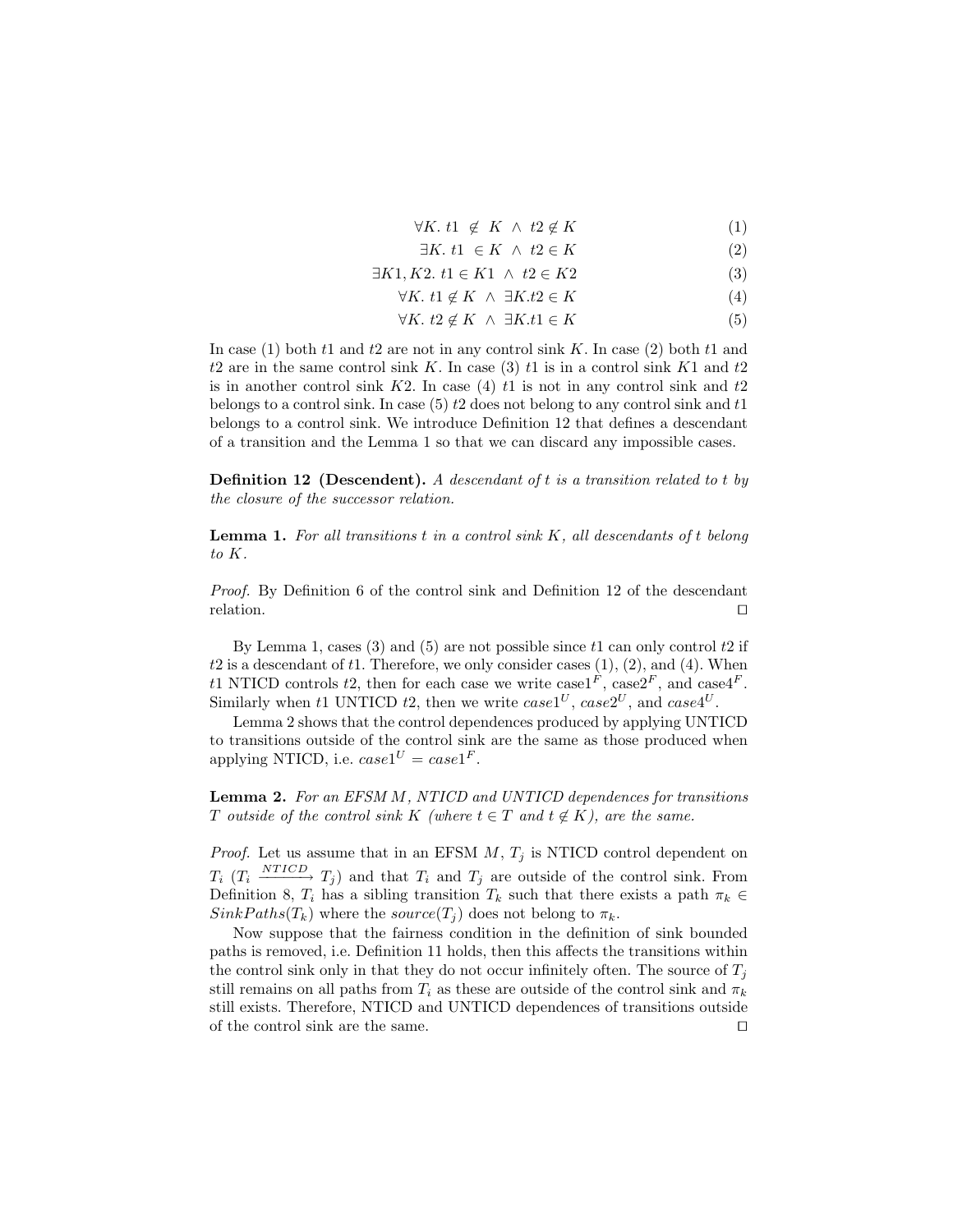The pairwise intersection of case  $(1), (2), (4)$  are empty. Therefore the relations can be partitioned as follows:

> $\text{case1}^F \cup \text{case2}^F \cup \text{case4}^F = \overline{\text{MITCD}}$  $\text{case1}^U \cup \text{case2}^U \cup \text{case4}^U = \overrightarrow{\text{unrticp}}$

In Theorem 2 we show that the transitive closure of NTICD dependences between transitions within a control sink and between a transition outside of the control sink and a transition within a control sink is a subset of the transitive closure of UNTICD dependences between transitions within a control sink and between a transition outside of the control sink and a transition within a control sink, i.e.  $(\csc^2 F \cup \csc^4 F)^* \subseteq (\csc^2 F \cup \csc^4 F)^*$ . First we prove the following lemma.

**Lemma 3.** Let  $A \cap B = C \cap D = \emptyset$  and  $X = A \cup B$  while  $Y = C \cup D$ . If  $A = C$ then  $X^* \subseteq Y^*$  if  $B^* \subseteq D^*$ . All relations are over the same base set.

Proof.  $(x_1, x_2) \in X^*$  iff there exists a path  $\pi \in (x_1, x_2), (x_2, x_3), ..., (x_{n-1}, x_n)$ so that for two successive members  $(x_i, x_j)$  and  $(x_k, x_l) \in \pi$ ,  $x_j = x_k$ , and for all  $(x_i, x_j) \in X$ . This constructs the smallest transitive closure of X.

We show  $X^* \subseteq Y^*$  by induction on the length of the path  $\pi$  in  $X^*$ .

- **Base Case:** length $(\pi) = 1$  then either  $(x_0, x_1) \in A = C \subseteq (C \cup D)^* = Y^*$  or  $(x_0, x_1) \in X^*$  because  $(x_0, x_1) \in B \subseteq B^* \subseteq D^* \subseteq (C \cup D)^* = Y^*$
- Induction Case: (Inductive Hypothesis (IH)) Let  $xX^*y$  because there exists a path  $\pi \in xX^*x_1X^*x_2...X^*y$  of length N in  $X^*$ . Then there exists a path  $\pi_1$  in Y such that  $xY^*y$ .

Let  $xX^*z$  because there exists a path  $\pi$  of length  $N+1$  in X. Then  $\exists y, z$ .  $xX^*yXz$  and by IH  $xY^*y$  by the same arguments for the base case of  $yXz$ then  $yY^*z$  hence  $xY^*$  $z$ .

Theorem 2. The transitive closure of NTICD, is contained in the transitive  $closure\ of\ UNTICD.\ \frac{\text{NTICD}}{\text{NTICD}}^* \subseteq \frac{\text{UNTICD}}{\text{NTICD}}^*$ 

*Proof.*  $\xrightarrow{\text{NTICD}} \subseteq \xrightarrow{ \text{UNTICD}}^*$  can also be expressed as the transitive closure for all of the cases:  $(\text{case1}^F \cup \text{case2}^F \cup \text{case4}^F)^* \subseteq (\text{case1}^U \cup \text{case2}^U \cup \text{case4}^U)^*$  which is true if:

- case1<sup>F</sup> = case1<sup>U</sup>, i.e. that NTICD and UNTICD dependences between transitions that are not in a control sink are the same, by Lemma 2, and
- $-$  (case2<sup>F</sup> ∪ case4<sup>F</sup>)<sup>\*</sup> ⊆ (case2<sup>U</sup> ∪ case4<sup>U</sup>)<sup>\*</sup>, i.e. that the transitive closure of NTICD dependences between transitions within a control sink and a transition outside of the control sink, and between transitions within a control sink is a subset of the transitive closure of UNTICD dependences between transitions within a control sink and a transition outside of the control sink, and between transitions within a control sink. This is true because of Lemma 3.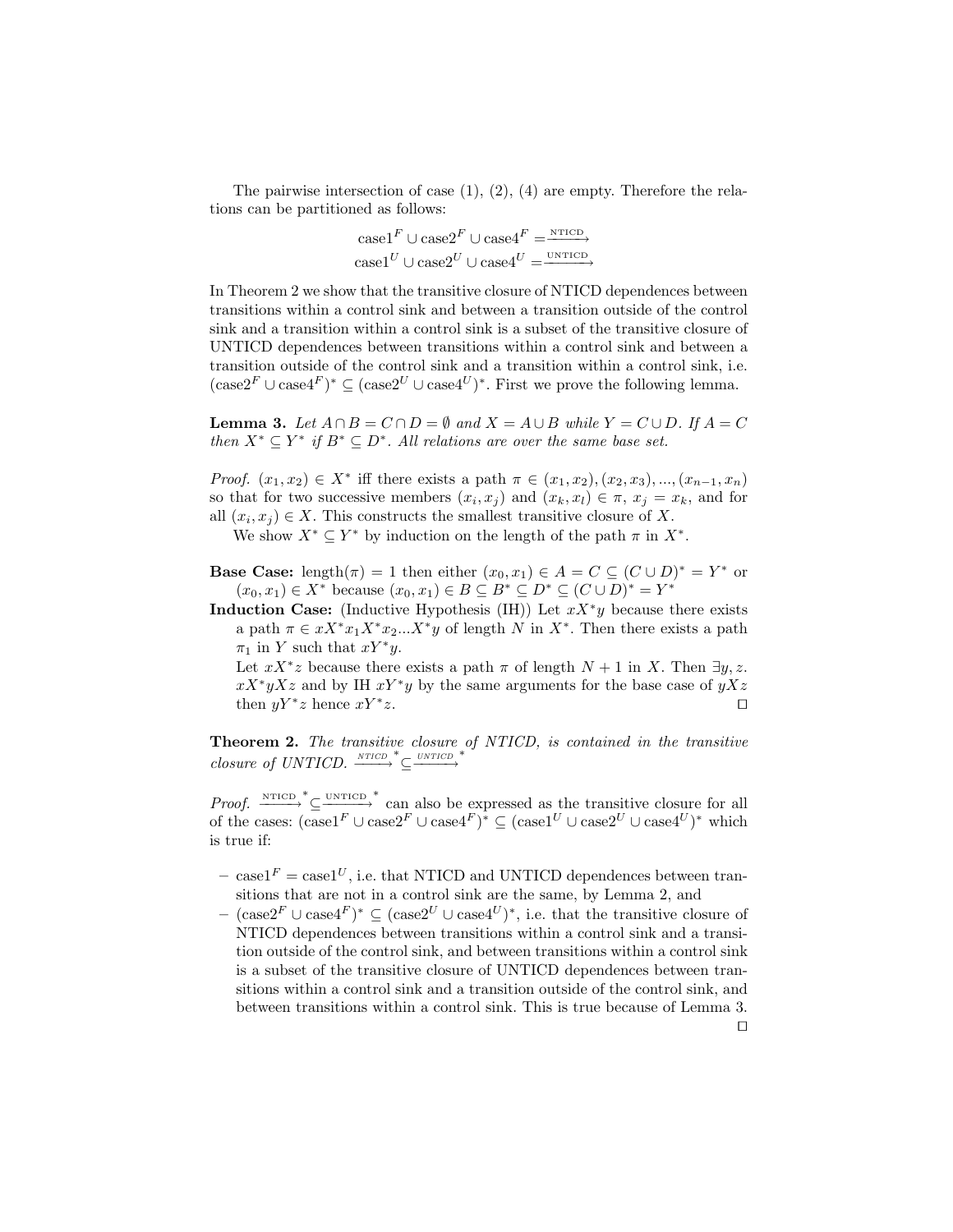

Fig. 3. An EFSM specification for the door control of the elevator system.

#### 5.3 NTSCD and UNTICD dependencies within control sinks

Finally, we show that UNTICD and NTSCD are compatible in control sinks.

**Theorem 3.** For every  $T_i \in K$  and  $T_j \in K$  where K is a control sink in EFSM  $M, T_i \xrightarrow{UNTICD} T_j \text{ iff } T_i \xrightarrow{NTSCD} T_j.$ 

*Proof.* In a control sink K, if  $T_i \in K$  and  $T_j \in K$ , then according to Definition 11 sink-bounded paths are reduced to maximal paths, since transitions in  $K$  do not occur infinitely often (fairly). This coincides with Definition 5. Therefore, the control dependences produced by UNTICD and NTSCD for transitions within control sinks are equivalent.  $\Box$ 

### 6 Comparison of UNTICD with existing definitions

Figure 3 illustrates an EFSM of the door control component, a subcomponent of the elevator control system [SW99]. The door component controls the elevator door, i.e. it opens the door, waits for the passengers to enter or leave the elevator and finally shuts the door. In this section we compute all the control dependencies for this EFSM using the existing and new definitions for the purpose of comparison, as given in Figure 4.

CF cannot be applied to the EFSM in Figure 3 because it is given in terms of the relationship between events and generated events and according to the syntax of EFSMs, events cannot be generated.

ICD cannot be applied to the the EFSM in Figure 3 because it does not have a unique exit state. For EFSMs that lead to a unique exit state the control dependences computed for both ICD and UNTICD are the same. For example, in Figure 2, ICD and UNTICD compute the same dependences, i.e.  $T1 \to T2, T3, T4, T5.$ 

In Figure 4, NTSCD and NTICD are given in terms of nodes but can easily be represented in terms of transitions. Compared to UNTICD, NTSCD considers maximal paths rather than sink-bounded paths and consequently introduces more dependences when there are loops on paths that lead to a control sink. For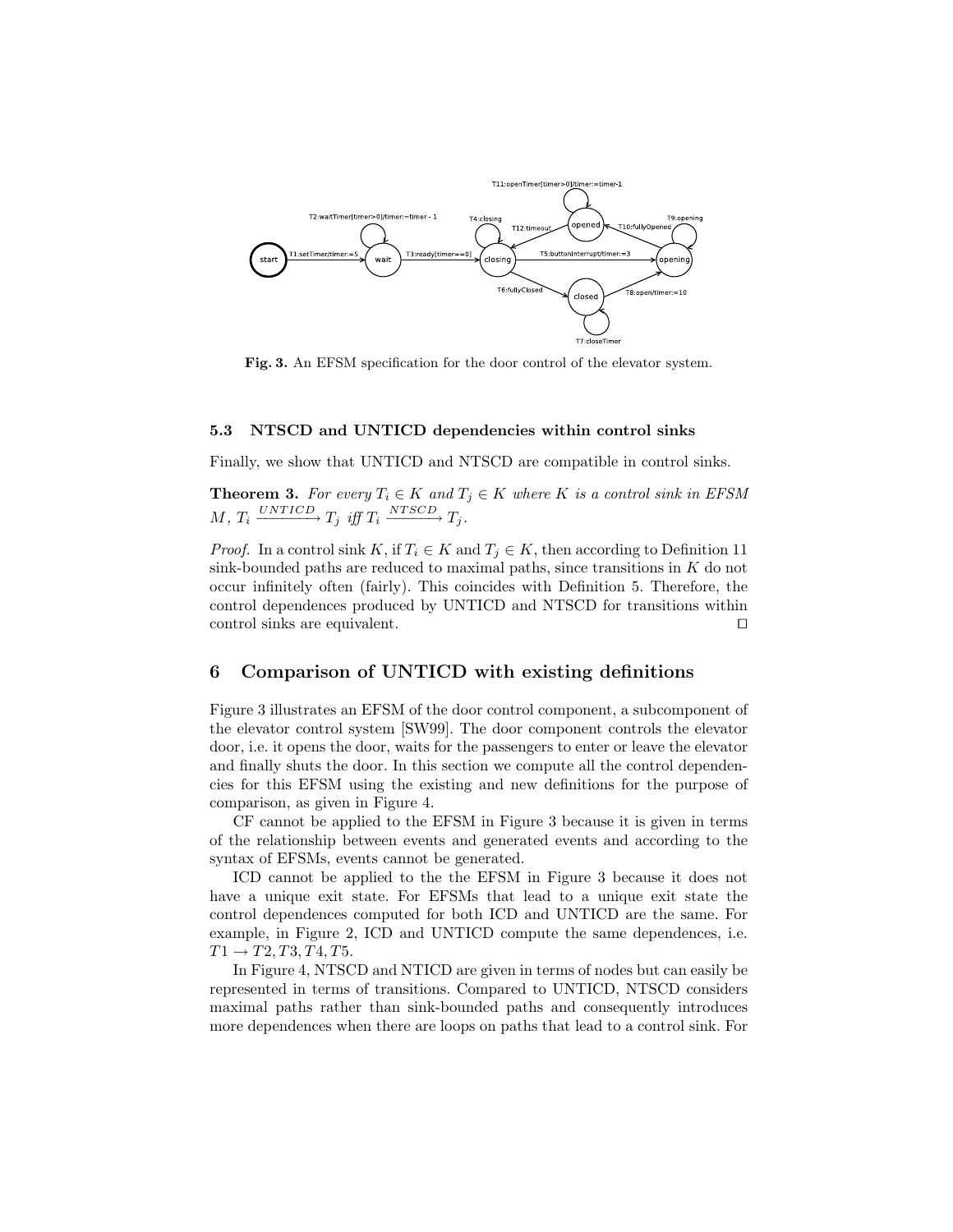| CF            | No dependences as the EFSM does not have generated events    |                                                 |
|---------------|--------------------------------------------------------------|-------------------------------------------------|
| ICD           | Not applicable as the EFSM does not have a unique exit state |                                                 |
| <b>NTSCD</b>  | $wait \rightarrow closing$                                   | $\textit{closing} \rightarrow \textit{closed}$  |
|               | $closed \rightarrow opening$                                 | $opening \rightarrow opened$                    |
|               | $opened \rightarrow closing$                                 | $\textit{closing} \rightarrow \textit{opening}$ |
| <b>NTICD</b>  | No dependences                                               |                                                 |
|               | LG-NTSCD $[T3 \rightarrow T4, T5, T6]$                       |                                                 |
| <b>UNTICD</b> | $T5 \rightarrow T9, T10$                                     | $T6 \rightarrow T7, T8$                         |
|               | $T8 \rightarrow T9, T10$                                     | $T10 \rightarrow T11, T12$                      |
|               | $TT12 \rightarrow T4, T5, T6$                                |                                                 |

Fig. 4. Control dependences computed by new and existing definitions for Figure 3.

example, in Figure 3, wait  $\frac{\text{NTSCD}}{\text{Cov}}$  closing because of the loop introduced by the self-transition T2. Note that NTSCD and UNTICD have the same dependences inside control sinks—we have formally shown this to be true in Theorem 3.

In Figure 3 there are no NTICD dependences because any control dependency caused by loops on paths to a control sink are ignored and there are no control dependencies within control sinks because of the fairness condition of sink-bounded paths. Unlike NTICD, UNTICD calculates dependences with control sinks. Also, as formally shown by Theorem 2, the transitive closure of NTICD is contained within the transitive closure of UNTICD, although trivially true in this case.

LG-NTSCD is NTSCD adapted for transitions and with a syntax dependent clause, i.e. that the controlling transition's guard must be non-trivial. This additional clause reduces the number of dependences compared to those of NTSCD. For example, in Figure 3,  $T5, T6, T8, T10$  and  $T12$  do not control any other transition because they have trivial guards. The transitive closure of LG-NTSCD as for slicing, could produce too few results to be useful.

# 7 EFSM Slicing with UNTICD

Backward static program slicing was first introduced by Weiser [Wei81] and describes a source code analysis technique that, through dependence relations, identifies all the statements in the program that influence the computation of a chosen variable and point in the program, i.e. the slicing criterion. It is nontermination insensitive. Similarly, EFSM slicing identifies those transitions which affect the slicing criterion, by computing control dependence and data dependence. Data dependence is a definition-clear path between a variable's definition and use. We adopt the data dependence definition of [KSTV03] for an EFSM.

Definition 13 (Data Dependence (DD)).  $T_i \stackrel{DD}{\longrightarrow}_v T_k$  means that transitions  $T_i$  and  $T_k$  are data dependent with respect to variable v if: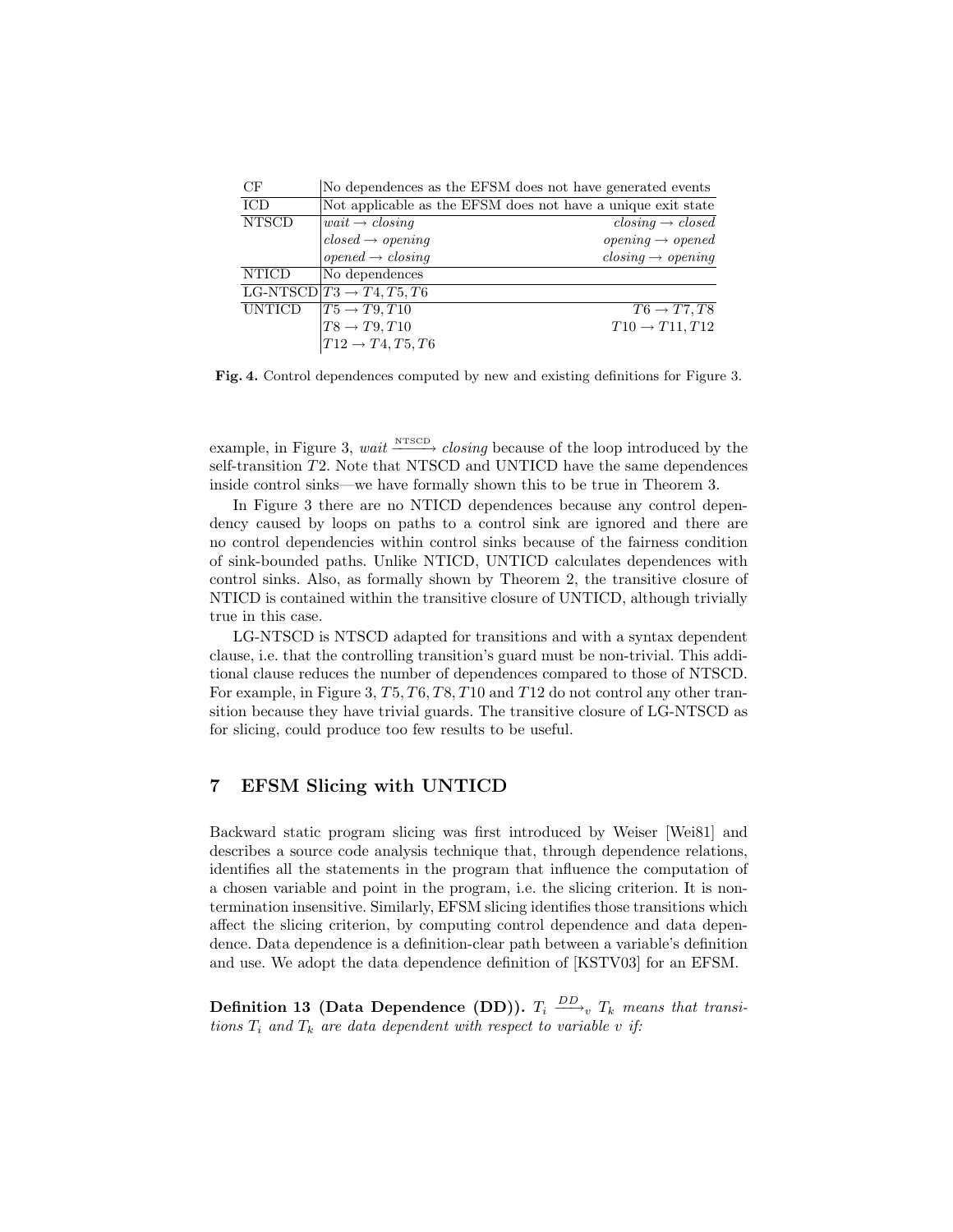- 1.  $v \in D(T_i)$ , where  $D(T_i)$  is a set of variables defined by transition  $T_i$ , i.e. variables defined by actions and variables defined by the event of  $T_i$  that are not redefined in any action of  $T_i$ ;
- 2.  $v \in U(T_k)$ , where  $U(T_i)$  is a set of variables used in a condition and actions of transition  $T_i$ ;
- 3. there exists a path in an EFSM from the source( $T_i$ ) to the target( $T_k$ ) whereby v is not modified.

The data dependences for the door controller EFSM in Figure 3 are:  $\{T1 \rightarrow$  $T2, T3$ ,  $\{T2 \rightarrow T2, T3\}$ ,  $\{T5 \rightarrow T11\}$ ,  $\{T8 \rightarrow T11\}$ , and  $\{T11 \rightarrow T11\}$ .

Definition 14 (Slicing Criterion). A slicing criterion for an EFSM is a pair  $(t, V)$  where transition  $t \in T$  and variable set  $V \subseteq Var$ . It designates the point in the evaluation immediately after the execution of the action contained in transition t.

**Definition 15 (Slice).** A slice of an EFSM  $M$ , is an EFSM,  $M'$ , that contains  $\varepsilon$ −transitions. The transitions that are not  $\varepsilon$ −transitions are in the set of transitions that are directly or indirectly (transitive closure) DD and UNTICD on the slicing criterion c.

### 7.1 Computing EFSM slices

The objective of the slicing algorithm is to automatically compute the slice of an EFSM model  $M$  with respect to the given slicing criterion  $c$ . First, the algorithm computes the data dependences, using Definition 13, and the control dependences, using Definition 11, for all transitions in  $M$ . These are then represented in a dependence graph, which is a directed graph where nodes represent transitions and edges represent data and control dependences between transitions. Then, given the slicing criterion  $c$ , the algorithm marks all backwardly reachable transitions from c, i.e. the transitive closure of DD and UNTICD with respect to c. All unmarked transitions are anonymised i.e. become  $\varepsilon$ -transitions. Note that we can replace UNTICD, with NTICD, LG-NTSCD and NTSCD in order to compare the different slices produced.

If the slicing criterion for the EFSM in Figure 3 is  $T11$ , then Figure 5(a) illustrates the slice produced when using UNTICD, and Figure 5(b) illustrates the slice produced when using LG-NTSCD. Unlike LG-NTSCD and NTSCD, UN-TICD slicing slices away transitions which are affected by loops (before control sinks) that do not data dependent on  $T11$ , i.e.  $T3$ . Moreover, there are no LG-NTSCD dependences within the control sink because the transitions have trivial guards. Trivial guards in Figure 3 do not affect whether T10 and T9 will be taken non-deterministically, so in the case where event opening occurs infinitely, T11 is never reached. If the slicing criterion for the EFSM in Figure 3 is T12, then the marked transitions in the UNTICD slice are  $\{T5, T10, T12\}$ , while in the LG-NTSCD slice are  $\{T3, T12\}$ , in the NTSCD slice are  $\{T3, T5, T10, T12\}$ and in the NTICD slice is  $\{T12\}$ .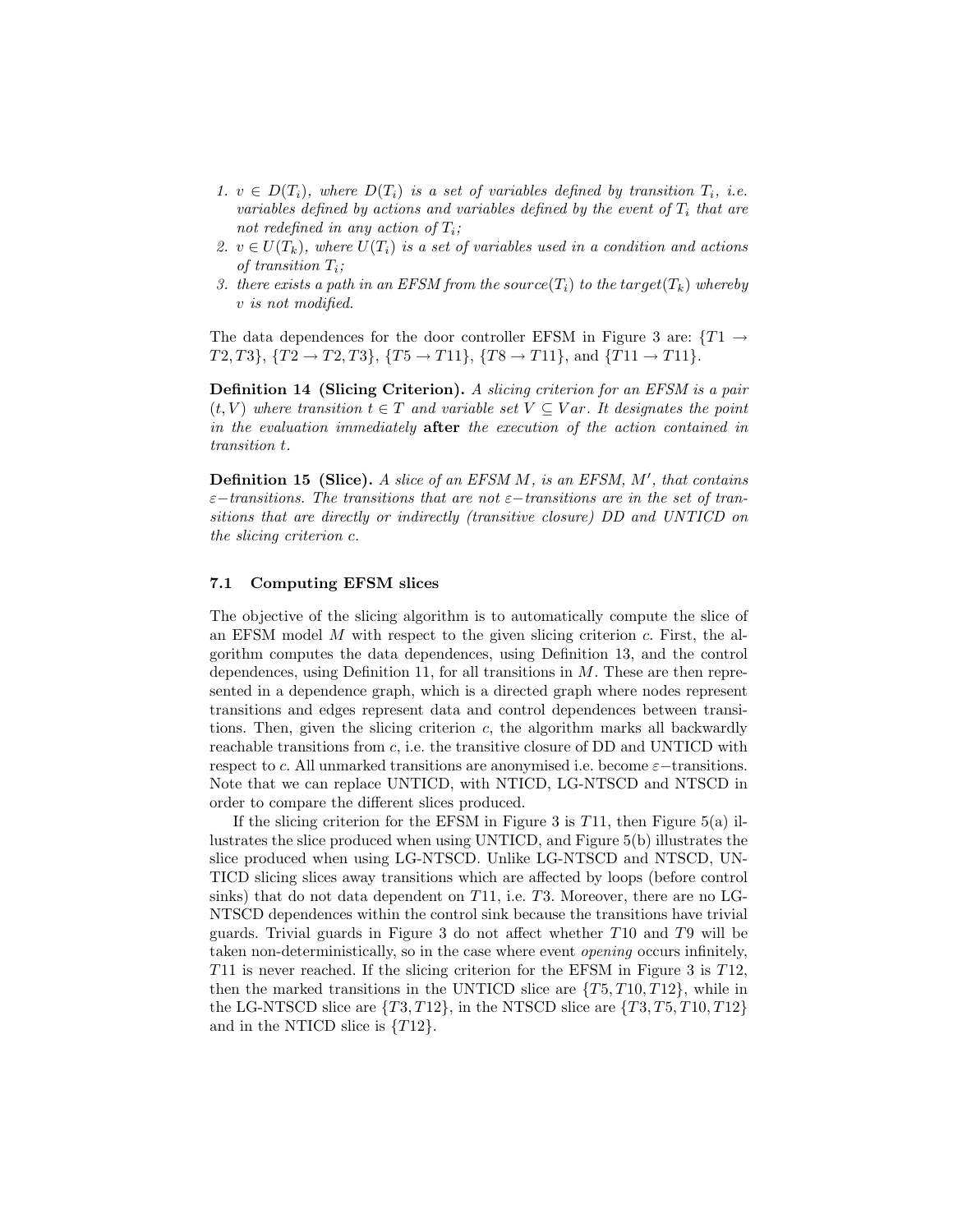

Fig. 5. Static slices computed with LG-NTSCD (top) and UNTICD (bottom). Marked transitions are in bold. LG-NTSCD has less marked transitions than UNTICD because dependences in the control sink are not valid as transitions have trivial guards.

# 8 Conclusions

In this paper, we introduced a non-termination insensitive form of control dependence for EFSM slicing, that built on the recent work of Ranganath et al. [RAB+05] and subsumed Korel et al's definition [KSTV03]. We demonstrated that by removing the fairness condition of Ranganath et al.'s NTICD no control dependences were removed, but extra control dependences within control sinks were introduced. Unlike NTICD our new definition works with non-terminating systems and, in general, produces smaller slices than those based on NTSCD.

# References

- [BH04] David Binkley and Mark Harman. A survey of empirical results on program slicing. Advances in Computers, 62:105–178, 2004.
- [CCD98] Gerardo Canfora, Aniello Cimitile, and Andrea De Lucia. Conditioned program slicing. Information and Software Technology, 40(11):595–607, 1998.
- [De 01] Andrea De Lucia. Program slicing: Methods and applications. In International Workshop on Source Code Analysis and Manipulation, pages 142–149, Los Alamitos, California, USA, 2001. IEEE Computer Society Press.
- [GGRT06] Christophe Gaston, Pascale Le Gall, Nicolas Rapin, and Assia Touil. Symbolic execution techniques for test purpose definition. In Proceedings of Testing of Communicating Systems, pages 1–18. Springer, 2006.